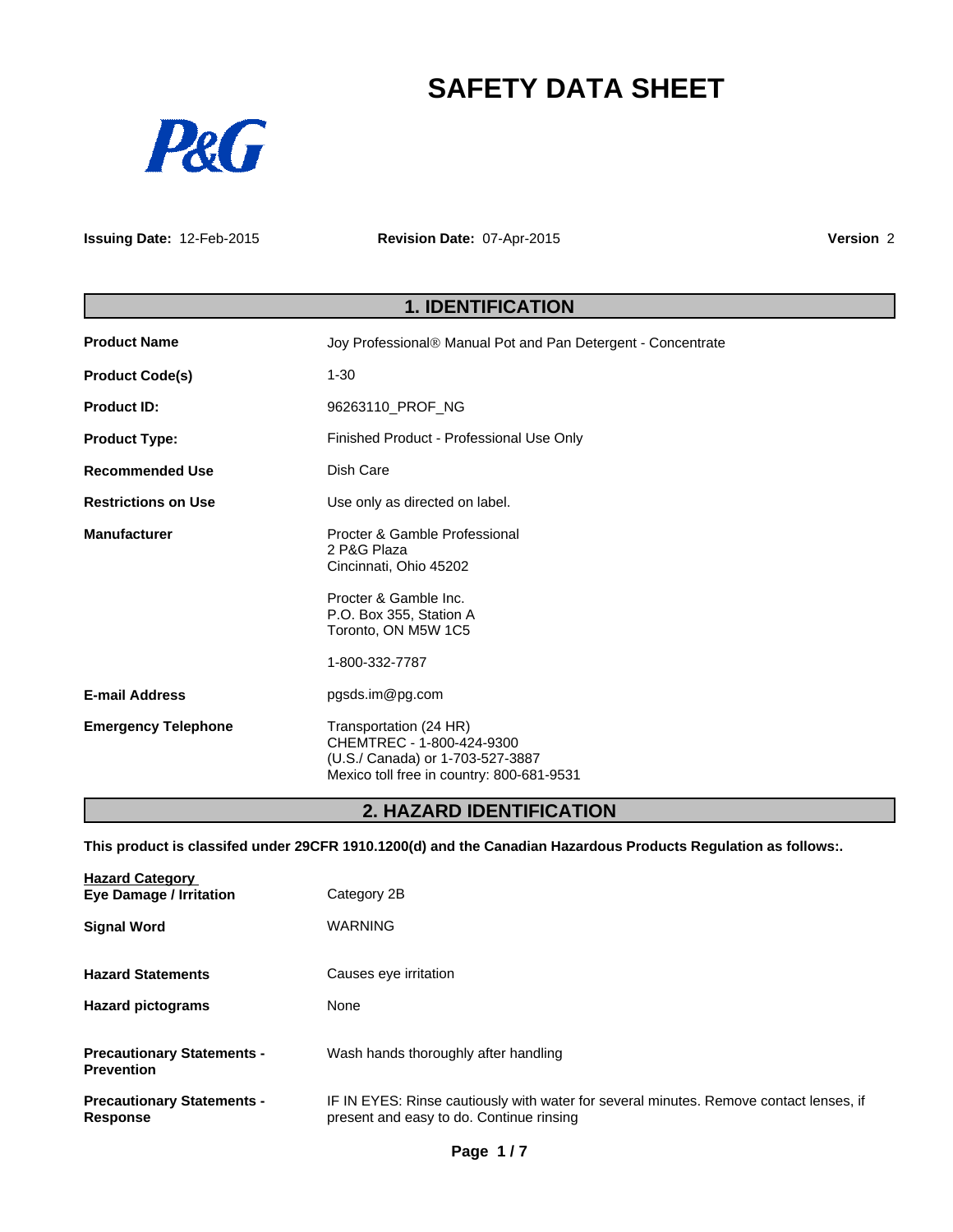**96263110\_PROF\_NG** - **Joy ProfessionalÒ Manual Pot and Pan Detergent - Concentrate**

|                                                      | If eye irritation persists: Get medical advice/attention<br>IF SWALLOWED:<br>Drink 1 or 2 glasses of water |
|------------------------------------------------------|------------------------------------------------------------------------------------------------------------|
| <b>Precautionary Statements -</b><br><b>Storage</b>  | None                                                                                                       |
| <b>Precautionary Statements -</b><br><b>Disposal</b> | None                                                                                                       |
| Hazards not otherwise classified<br>(HNOC)           | None                                                                                                       |

# **3. COMPOSITION/INFORMATION ON INGREDIENTS**

### **Ingredients are listed according to 29CFR 1910.1200 Appendix D and the Canadian Hazardous Products Regulation**

| <b>Chemical Name</b>               | <b>Synonyms</b> | <b>Trade Secret</b> | <b>CAS-No</b> | Weight %    |
|------------------------------------|-----------------|---------------------|---------------|-------------|
| Sulfuric acid, mono-C10-16-alkyl   |                 | No                  | 68585-47-7    | $10 - 15$   |
| esters, sodium salts               |                 |                     |               |             |
| Amine oxides, C10-16-alkyldimethyl |                 | No                  | 70592-80-2    | . - 5       |
| Poly(oxy-1,2-ethanediyl),          |                 | No                  | 68585-34-2    | l - 5       |
| alpha-sulfo-omega-hydroxy-,        |                 |                     |               |             |
| C10-16-alkyl ethers, sodium salts  |                 |                     |               |             |
| Ethanol                            |                 | No                  | 64-17-5       | - 5         |
| Citrus Aurantium Dulcis Oil        |                 | No                  | 8008-57-9     | $0.1 - 1.0$ |
| Limonene                           |                 | No                  | 5989-27-5     | $0.1 - 1.0$ |

# **4. FIRST AID MEASURES**

### **First aid measures for different exposure routes**

| Eye contact                                                                             | Rinse with plenty of water. Get medical attention immediately if irritation persists.                          |  |  |
|-----------------------------------------------------------------------------------------|----------------------------------------------------------------------------------------------------------------|--|--|
| <b>Skin contact</b>                                                                     | Rinse with plenty of water. Get medical attention if irritation develops and persists.                         |  |  |
| Ingestion                                                                               | Drink 1 or 2 glasses of water. Do NOT induce vomiting. Get medical attention immediately if<br>symptoms occur. |  |  |
| <b>Inhalation</b>                                                                       | Move to fresh air. If symptoms persist, call a physician.                                                      |  |  |
| Most important symptoms/effects, None under normal use conditions.<br>acute and delayed |                                                                                                                |  |  |
| Indication of immediate medical attention and special treatment needed, if necessary    |                                                                                                                |  |  |

**Notes to Physician** Treat symptomatically.

# **5. FIRE-FIGHTING MEASURES**

| Suitable extinguishing media | Dry chemical, CO <sub>2</sub> , alcohol-resistant foam or water spray. |
|------------------------------|------------------------------------------------------------------------|
|                              |                                                                        |

**Unsuitable Extinguishing Media** None.

**Special hazard** None known.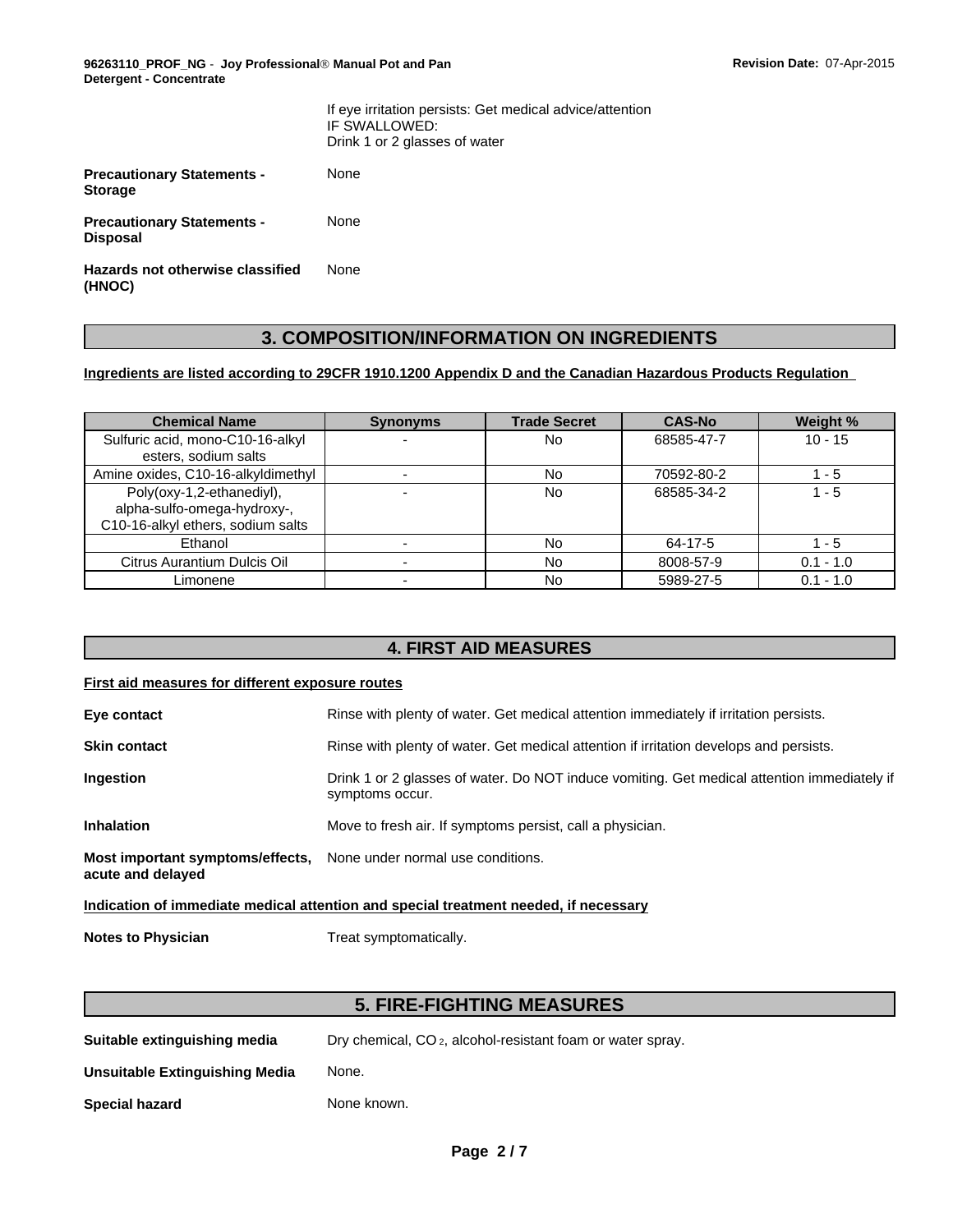**Special protective equipment for fire-fighters** As in any fire, wear self-contained breathing apparatus pressure-demand, MSHA/NIOSH (approved or equivalent) and full protective gear.

**Specific hazards arising from the chemical** None.

# **6. ACCIDENTAL RELEASE MEASURES**

| Personal precautions, protective equipment and emergency procedures |                                                                                                                                                                                                                                       |  |  |  |
|---------------------------------------------------------------------|---------------------------------------------------------------------------------------------------------------------------------------------------------------------------------------------------------------------------------------|--|--|--|
| <b>Personal precautions</b>                                         | Use personal protective equipment. Do not get in eyes, on skin, or on clothing.                                                                                                                                                       |  |  |  |
| Advice for emergency responders                                     | Use personal protective equipment as required.                                                                                                                                                                                        |  |  |  |
| Methods and materials for containment and cleaning up               |                                                                                                                                                                                                                                       |  |  |  |
| <b>Methods for containment</b>                                      | Absorb with earth, sand or other non-combustible material and transfer to containers for<br>later disposal.                                                                                                                           |  |  |  |
| Methods for cleaning up                                             | Contain spillage, and then collect with non-combustible absorbent material, (e.g. sand,<br>earth, diatomaceous earth, vermiculite) and place in container for disposal according to<br>local / national regulations (see section 13). |  |  |  |

### **7. HANDLING AND STORAGE**

### **Precautions for safe handling**

**Advice on safe handling** Use personal protective equipment as required. Keep container closed when not in use. Never return spills in original containers for re-use. Keep out of the reach of children.

### **Conditions for safe storage, including any incompatibilities**

**Storage Conditions** Keep containers tightly closed in a dry, cool and well-ventilated place.

**Incompatible products** None known.

# **8. EXPOSURE CONTROLS/PERSONAL PROTECTION**

### **Control parameters**

### **Exposure Guidelines** .

| <b>Chemical Name</b> | <b>CAS-No</b> | <b>ACGIH TLV</b> | <b>OSHA PEL</b>            | <b>Mexico PEL</b>                  |
|----------------------|---------------|------------------|----------------------------|------------------------------------|
| Ethanol              | 64-17-5       | STEL: 1000 ppm   | TWA: 1000 ppm              | Mexico: TWA 1000 ppm               |
|                      |               |                  | TWA: $1900 \text{ mg/m}^3$ | Mexico: TWA 1900 mg/m <sup>3</sup> |
|                      |               |                  | (vacated) TWA: $1000$ ppm  |                                    |
|                      |               |                  | (vacated) TWA: 1900        |                                    |
|                      |               |                  | mq/m <sup>3</sup>          |                                    |

| <b>Chemical Name</b> | <b>CAS-No</b> | <b>Alberta</b>                   | Quebec             | <b>Ontario TWAEV</b> | <b>British Columbia</b> |
|----------------------|---------------|----------------------------------|--------------------|----------------------|-------------------------|
| Ethanol              | 64-17-5       | TWA: 1000 ppm                    | TWA: 1000 ppm      | STEL: 1000 ppm       | STEL: 1000 ppm          |
|                      |               | : 1880 mg/m <sup>3</sup><br>TWA: | TWA: 1880 mg/m $3$ |                      |                         |

No relevant exposure guidelines for other ingredients

### **Exposure controls**

**Engineering Measures Distribution, Workplace and Household Settings:**

Ensure adequate ventilation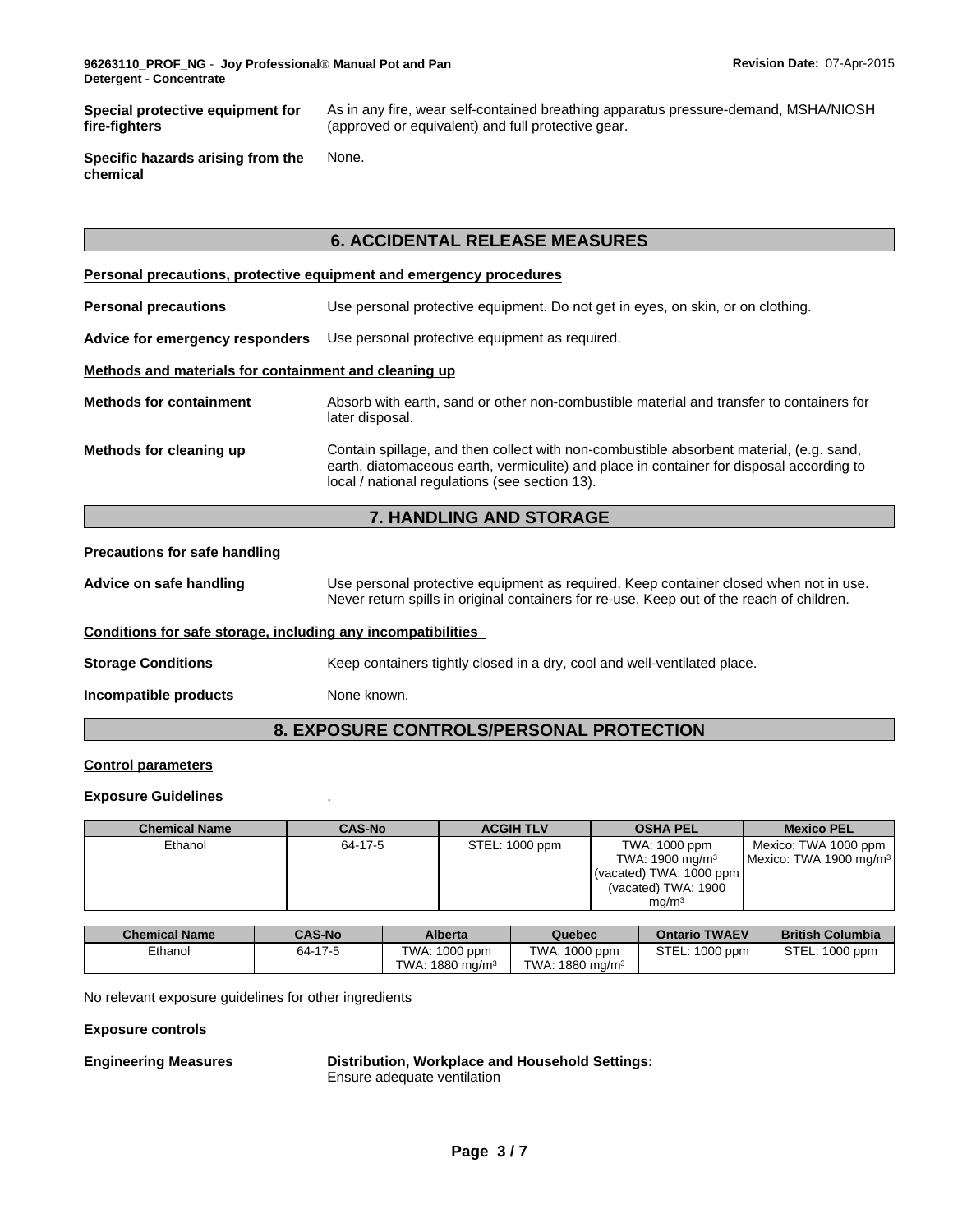|                                      | <b>Product Manufacturing Plant (needed at Product-Producing Plant ONLY):</b><br>Where reasonably practicable this should be achieved by the use of local exhaust<br>ventilation and good general extraction |
|--------------------------------------|-------------------------------------------------------------------------------------------------------------------------------------------------------------------------------------------------------------|
| <b>Personal Protective Equipment</b> |                                                                                                                                                                                                             |
| <b>Eye Protection</b>                | Distribution, Workplace and Household Settings:<br>No special protective equipment required                                                                                                                 |
|                                      | Product Manufacturing Plant (needed at Product-Producing Plant ONLY):<br>Use appropriate eye protection                                                                                                     |
| <b>Hand Protection</b>               | Distribution, Workplace and Household Settings:<br>No special protective equipment required                                                                                                                 |
|                                      | <b>Product Manufacturing Plant (needed at Product-Producing Plant ONLY):</b><br>Protective gloves                                                                                                           |
| <b>Skin and Body Protection</b>      | Distribution, Workplace and Household Settings:<br>No special protective equipment required                                                                                                                 |
|                                      | <b>Product Manufacturing Plant (needed at Product-Producing Plant ONLY):</b><br>Wear suitable protective clothing                                                                                           |
| <b>Respiratory Protection</b>        | Distribution, Workplace and Household Settings:<br>No special protective equipment required                                                                                                                 |

**Product Manufacturing Plant (needed at Product-Producing Plant ONLY):** In case of insufficient ventilation wear suitable respiratory equipment

### **9. PHYSICAL AND CHEMICAL PROPERTIES**

| Physical State @20°C<br>Appearance                                    | liquid<br>vellow              |                              |
|-----------------------------------------------------------------------|-------------------------------|------------------------------|
| Odor                                                                  | Lemon                         |                              |
| <b>Odor threshold</b>                                                 | No information available      |                              |
| Property                                                              | Values                        | Note                         |
| pH value                                                              | $8.7 - 9.3$                   |                              |
| <b>Melting/freezing point</b>                                         | No information available      |                              |
| <b>Boiling point/boiling range</b>                                    | No information available      |                              |
| <b>Flash point</b>                                                    | 46.1 - 57.2 °C / 115 - 135 °F | Product is ar<br>24% alcohol |
| <b>Evaporation rate</b>                                               | No information available      |                              |
| Flammability (solid, gas)                                             | No information available      |                              |
| <b>Flammability Limits in Air</b>                                     |                               |                              |
| <b>Upper flammability limit</b>                                       | No information available      |                              |
| <b>Lower Flammability Limit</b>                                       | No information available      |                              |
| Vapor pressure                                                        | No information available      |                              |
| Vapor density                                                         | No information available      |                              |
| <b>Relative density</b>                                               | 1.00                          |                              |
| <b>Water solubility</b>                                               | 100%                          |                              |
| Solubility in other solvents                                          | No information available      |                              |
| <b>Partition coefficient: n-octanol/waterNo</b> information available |                               |                              |
| <b>Autoignition temperature</b>                                       | No information available      |                              |
| <b>Decomposition temperature</b>                                      | No information available      |                              |
| <b>Viscosity of Product</b>                                           | No information available      |                              |

46.1 - 57.2 °C / 115 - 135 °F Product is an aqueous solution containing <= 24% alcohol and> 50% water

**VOC Content (%)** Products comply with US state and federal regulations for VOC content in consumer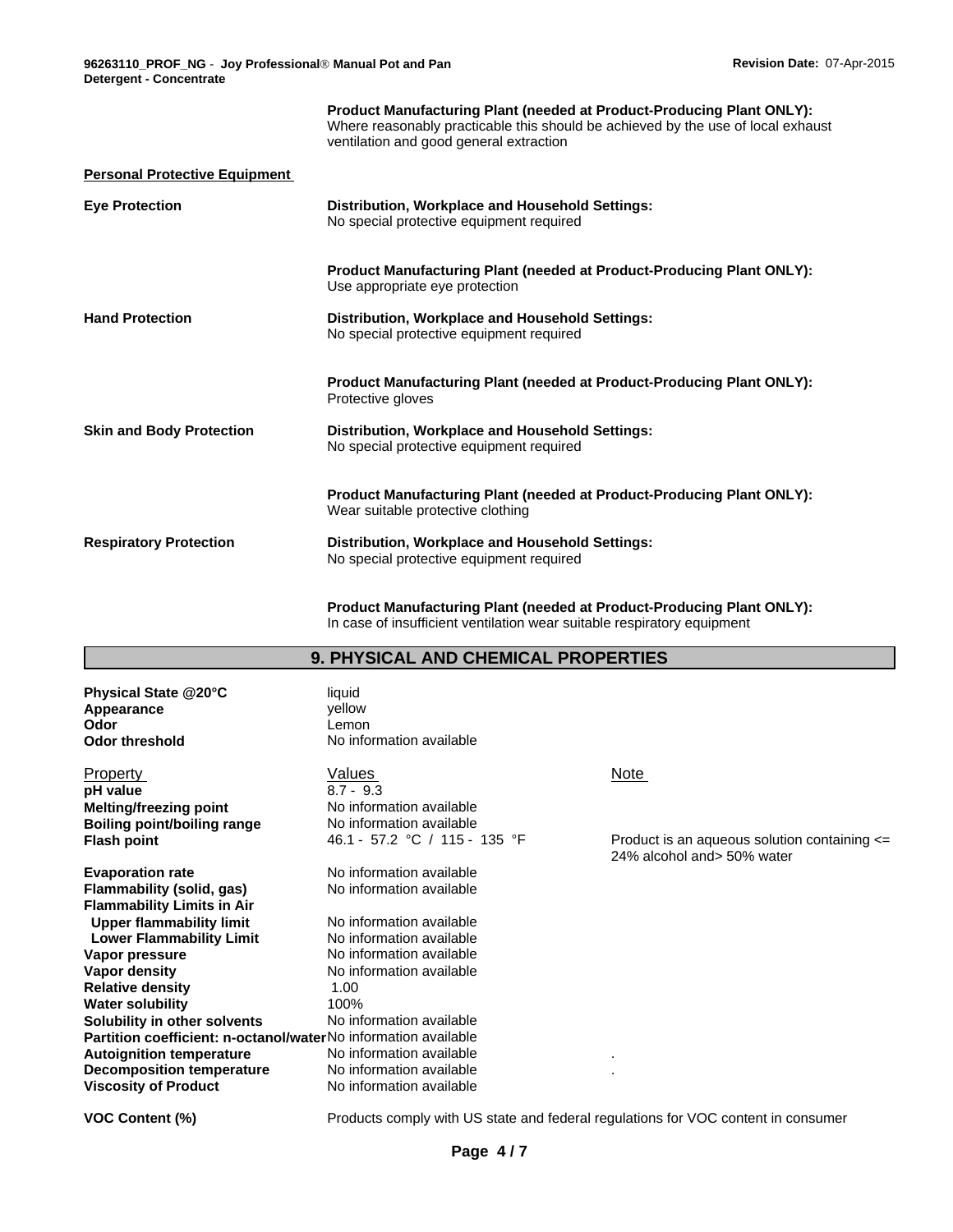products.

| <b>10. STABILITY AND REACTIVITY</b> |                                          |  |
|-------------------------------------|------------------------------------------|--|
| <b>Reactivity</b>                   | None under normal use conditions.        |  |
| <b>Stability</b>                    | Stable under normal conditions.          |  |
| <b>Hazardous polymerization</b>     | Hazardous polymerization does not occur. |  |
| <b>Hazardous Reactions</b>          | None under normal processing.            |  |
| <b>Conditions to Avoid</b>          | None under normal processing.            |  |
| <b>Materials to avoid</b>           | None in particular.                      |  |

**Hazardous Decomposition Products** None under normal use.

# **11. TOXICOLOGICAL INFORMATION**

### **Product Information Information on likely routes of exposure**

| <b>Inhalation</b>   | No known effect.    |
|---------------------|---------------------|
| <b>Skin contact</b> | No known effect.    |
| <b>Ingestion</b>    | No known effect.    |
| Eye contact         | Irritating to eyes. |

### **Delayed and immediate effects as well as chronic effects from short and long-term exposure**

| <b>Acute toxicity</b>             | No known effect.    |
|-----------------------------------|---------------------|
| <b>Skin corrosion/irritation</b>  | No known effect.    |
| Serious eye damage/eye irritation | Irritating to eyes. |
| <b>Skin sensitization</b>         | No known effect.    |
| <b>Respiratory sensitization</b>  | No known effect.    |
| Germ cell mutagenicity            | No known effect.    |
| <b>Neurological Effects</b>       | No known effect.    |
| <b>Reproductive toxicity</b>      | No known effect.    |
| Developmental toxicity            | No known effect.    |
| <b>Teratogenicity</b>             | No known effect.    |
| <b>STOT - single exposure</b>     | No known effect.    |
| <b>STOT - repeated exposure</b>   | No known effect.    |
| <b>Target Organ Effects</b>       | No known effect.    |
| <b>Aspiration hazard</b>          | No known effect.    |
| Carcinogenicity                   | No known effect.    |

### **Component Information**

| <b>Chemical Name</b>                                                                          | <b>CAS-No</b> | LD50 Oral           | <b>LD50 Dermal</b> | LC50 Inhalation |
|-----------------------------------------------------------------------------------------------|---------------|---------------------|--------------------|-----------------|
| Amine oxides. C10-16-alkyldimethyl                                                            | 70592-80-2    | 1330.00 mg/kg (rat) |                    |                 |
| Poly(oxy-1,2-ethanediyl),<br>alpha-sulfo-omega-hydroxy-,<br>C10-16-alkyl ethers, sodium salts | 68585-34-2    | $>2001$ mg/kg       |                    |                 |

# **12. ECOLOGICAL INFORMATION**

### **Ecotoxicity**

The product is not expected to be hazardous to the environment.

**Persistence and degradability** No information available.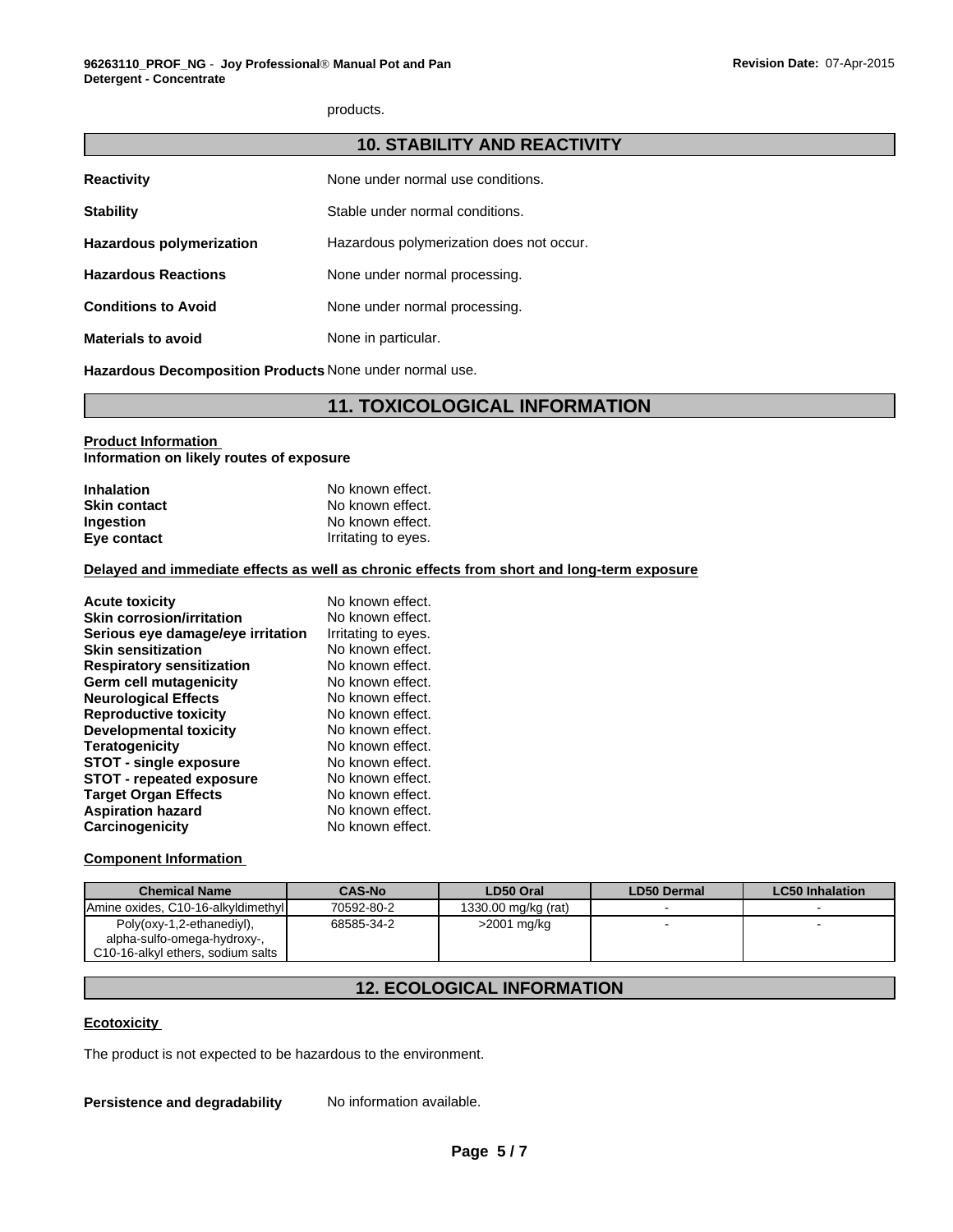| 96263110 PROF NG - Joy Professional® Manual Pot and Pan<br><b>Detergent - Concentrate</b> |                           |  |  |
|-------------------------------------------------------------------------------------------|---------------------------|--|--|
| <b>Bioaccumulative potential</b>                                                          | No information available. |  |  |
| <b>Mobility</b>                                                                           | No information available. |  |  |
| Other adverse effects                                                                     | No information available. |  |  |

**96263110\_PROF\_NG** - **Joy ProfessionalÒ Manual Pot and Pan Revision Date:** 07-Apr-2015

#### **Waste treatment**

| Waste from Residues / Unused<br><b>Products</b> | Disposal should be in accordance with applicable regional, national and local laws and<br>regulations. |
|-------------------------------------------------|--------------------------------------------------------------------------------------------------------|
| <b>Contaminated packaging</b>                   | Disposal should be in accordance with applicable regional, national and local laws and<br>regulations. |
| $\sim$ $\sim$ $\sim$ $\sim$ $\sim$ $\sim$       |                                                                                                        |

#### **California Hazardous Waste Codes** 331 **(non-household setting)**

# **14. TRANSPORT INFORMATION**

| <u>DOT</u>  | Not regulated |
|-------------|---------------|
| <b>IMDG</b> | Not regulated |
| IATA        | Not regulated |

# **15. REGULATORY INFORMATION**

### **U.S. Federal Regulations**

### **SARA 313**

Section 313 of Title III of the Superfund Amendments and Reauthorization Act of 1986 (SARA). This product does not contain any chemicals which are subject to the reporting requirements of the Act and Title 40 of the Code of Federal Regulations, Part 372

### **CERCLA**

This material, as supplied, contains one or more substances regulated as a hazardous substance under the Comprehensive Environmental Response Compensation and Liability Act (CERCLA) (40 CFR 302):

| <b>Chemical Name</b> | <b>CAS-No</b> | <b>Hazardous</b><br><b>Substances RQs</b> | Extremely Hazardous  <br><b>Substances RQs</b> | <b>CERCLA/SARA 302</b><br><b>TPQ</b> |
|----------------------|---------------|-------------------------------------------|------------------------------------------------|--------------------------------------|
| Sodium hvdroxide     | 1310-73-2     | 1000 lb                                   |                                                |                                      |

#### **Clean Air Act, Section 112 Hazardous Air Pollutants (HAPs) (see 40 CFR 61)**

This product contains the following substance(s) which are either listed as hazardous air pollutants (HAPS) or VOC's per the Clean Air Act:

| <b>Chemical Name</b> | <b>CAS-No</b> | CAA (Clean Air Act) - 1990<br><b>Hazardous Air Pollutants</b> |
|----------------------|---------------|---------------------------------------------------------------|
| Phenoxvethanol       | 22-99-6       |                                                               |

### **Clean Water Act**

This product contains the following substances which are regulated pollutants pursuant to the Clean Water Act (40 CFR 122.21 and 40 CFR 122.42):

| <b>Chemical Name</b> | <b>CAS-No</b> | <b>CWA - Reportable</b><br>Quantities | <b>CWA - Toxic</b><br><b>Pollutants</b> | <b>CWA - Priority</b><br><b>Pollutants</b> | <b>CWA - Hazardous</b><br><b>Substances</b> |
|----------------------|---------------|---------------------------------------|-----------------------------------------|--------------------------------------------|---------------------------------------------|
| Sodium hvdroxide     | 1310-73-2     | 1000 lb                               |                                         |                                            |                                             |